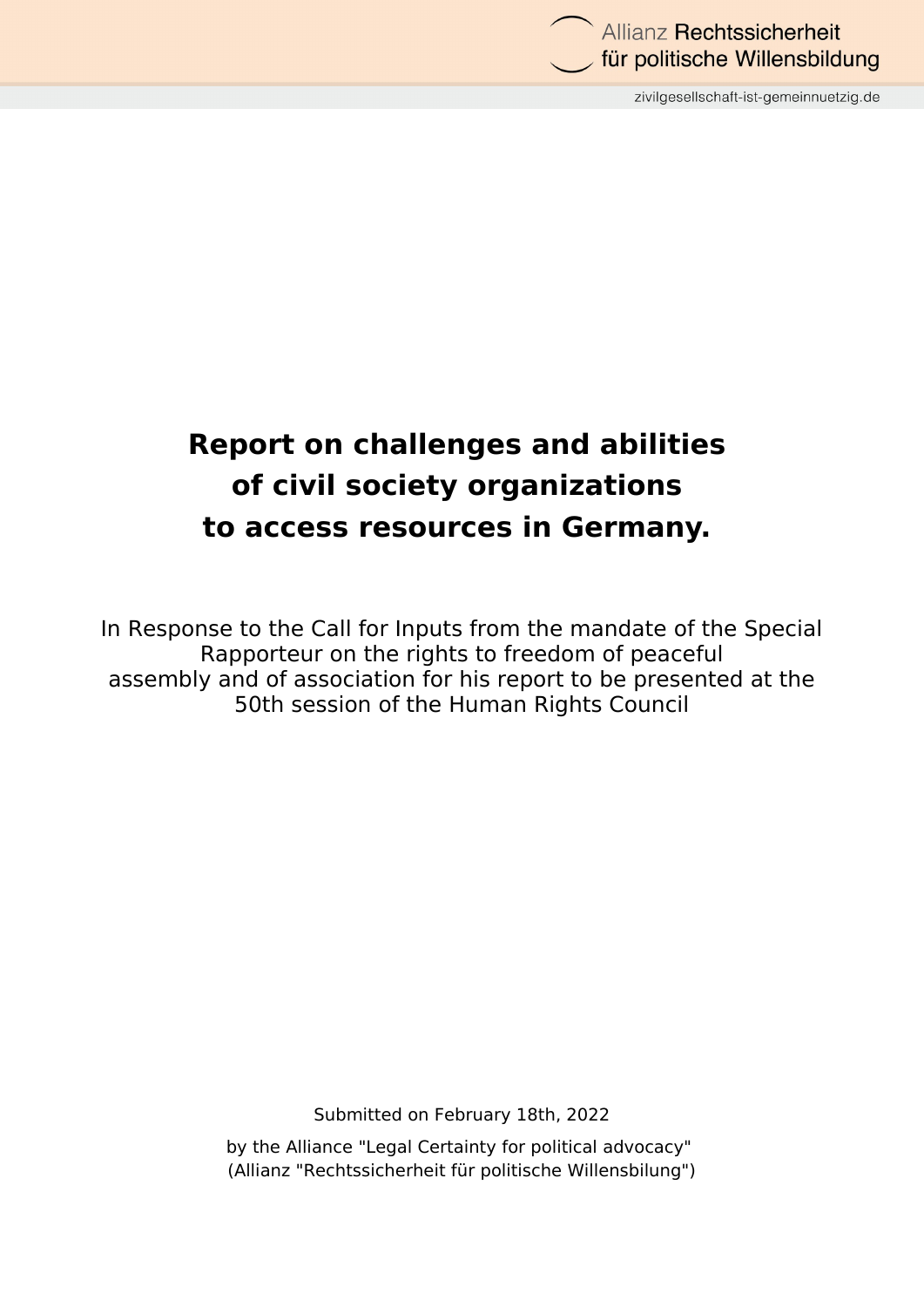# **I. State practices: key trends, challenges, and developments**

#### **1 What are the key trends, developments, and challenges affecting the ability of civil society organizations to access resources, including foreign funding, in your country, region, or globally?**

Albeit there are a number of legislative frameworks relevant for civil society organizations in Germany (such as a law of associations), the most crucial when it comes to access to resources is the charity law (Gemeinnützigkeitsrecht) within the Fiscal Code (Abgabenordnung)<sup>[1](#page-1-0)</sup>. Civil society organizations may apply for a public benefit status (*Status der Gemeinnützigkeit*), granting both the organizations and their donors tax privileges. More importantly however, the public benefit status is crucial for many civil society organizations daily work and access to funding, as it serves as an unofficial seal of approval of an organizations work and is as such often prerequisite not only for the use of local infrastructure but more importantly for both public and private funding and donations.

Once a public benefit status is allocated, chances are high that it will be reallocated after three years. It can however be denied after the three year term, if the fiscal authorities find the grounds for the allocation have changed or – even more challenging for civil society organizations – it can be revoked retroactively, if the grounds for the public benefit status are being questioned.

The risk of having the public benefit status denied or revoked comes with high financial risks (back taxes on the one hand and a loss of donations on the other), a high bureaucratic effort, legal procedures but also a loss of public trust.

In the past years, more and more civil society organizations have faced uncertainties with regards to their public benefit status. Some have even decided to forgo the public benefit status, as they deem the risk of losing the public benefit status higher than the challenges inherent to not operating under public benefit status.

**2 What legislative, administrative, policy or regulatory measures have been adopted in recent years in your country, region or globally that affect the ability of civil society organizations to access resources, including foreign funding?**

While the cause for the aforementioned insecurities lies in a legal uncertainty in the German Fiscal Code (*Abgabenordnung*), the problem has been fostered by a number of rulings in the past years, foremost the ruling of the federal fiscal court<sup>[2](#page-1-1)</sup> with regards to the denial of the tax-exempt status of the anti-globalisation network "Attac" in  $2019<sup>3</sup>$  $2019<sup>3</sup>$  $2019<sup>3</sup>$ .

According to case law, public benefit civil society organizations are only allowed to engage in political matters if strictly necessary to pursue the public benefit purposes in-

- <span id="page-1-0"></span>1 § 51ff Fiscal Code; https://www.gesetze-im-internet.de/ao\_1977/BJNR006130976.html#BJN-R006130976BJNG001001301
- <span id="page-1-1"></span>2 https://www.bundesfinanzhof.de/de/entscheidung/entscheidungen-online/detail/STRE201910035/
- <span id="page-1-2"></span>3 https://www.zivilgesellschaft-ist-gemeinnuetzig.de/analysis-attac-decision/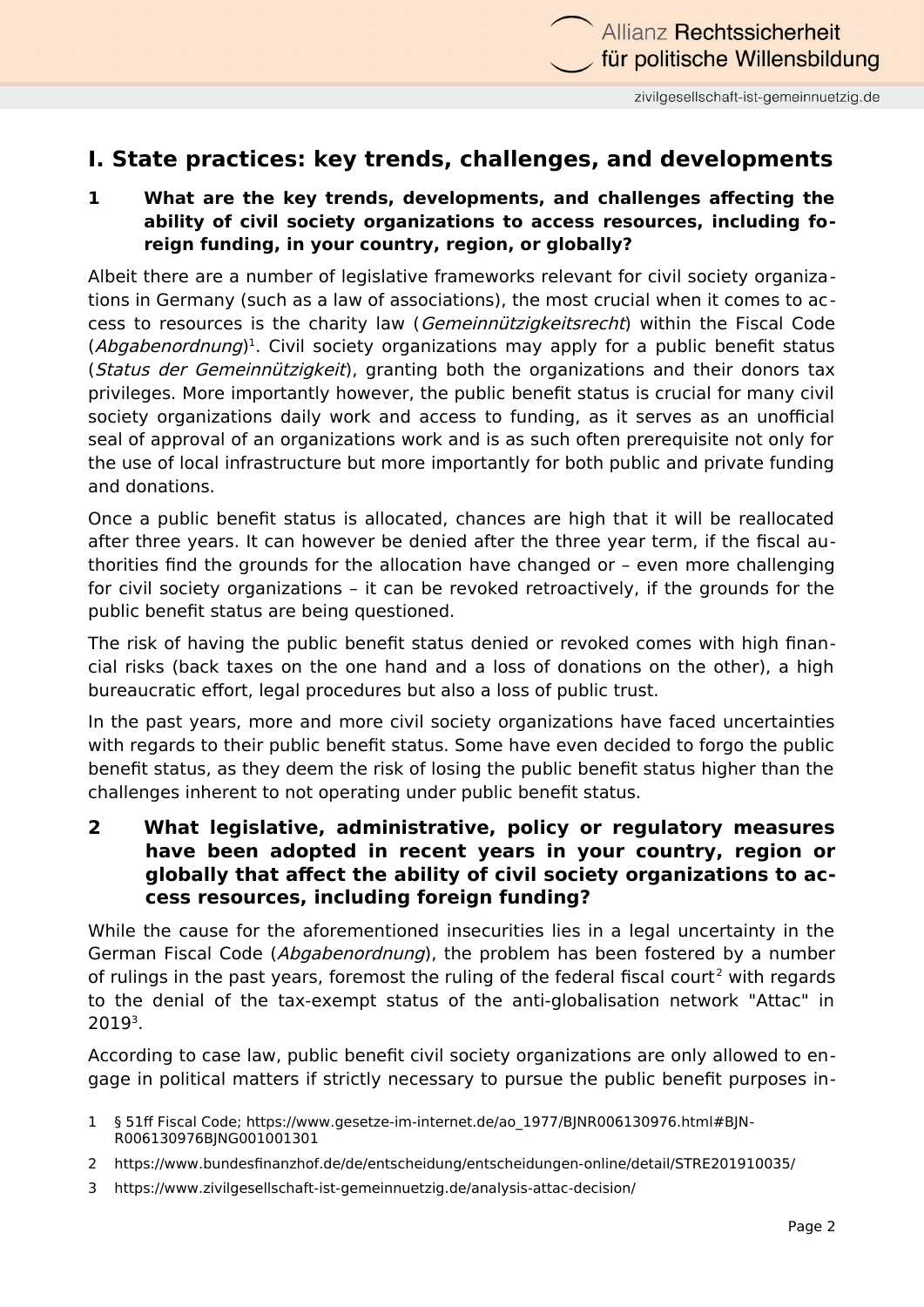zivilgesellschaft-ist-gemeinnuetzig.de

für politische Willensbildung

Allianz Rechtssicherheit

cluded in the Fiscal Code. Since this ruling, the tension seems to have grown, as more and more organizations report about insecurities and tendencies to withdraw from public debates in order to forgo the risk of losing their tax-exempt public benefit status.[4](#page-2-0)

With the annual tax law 2020<sup>[5](#page-2-1)</sup> (*Jahressteuergesetz 2020*), the German government has adopted some minor changes to the charity law (Gemeinnützigkeitsrecht) but has failed to address the most crucial aspects. Although the extension of the list of public benefit purposes is more than welcome, it does not eliminate the problems many politically active civil society organizations face, especially in their functions as watchdogs and advocacy agents.

The amendments to the Tax Code Application Decree (Anwendungserlass zur Abgabenordnung) following the annual tax law 2020, have been published in January 2022 but yet again fails to address the most crucial aspects. It does clarify that civil society organizations do not risk their public benefit status, if they "sporadically take a stand on daily political issues" ("vereinzelt zu tagespolitischen Themen Stellung nimmt")<sup>[6](#page-2-2)</sup>. These clarifications are important for the democratic society in Germany, as it assures, that e.g. sports clubs or climate change advocats may occasionally speak out about current political issues (e.g. participate or call for participations in an anti-racist demonstration).

Neither the annual tax law nor the Tax Code Application Decree have however addressed the most crucial uncertainties in the Germany charity law: A number of civil society organizations are still at risk due to an old-fashioned understanding of civil society. Rather than embracing an active civil society when it comes to urgent political matters as racism, climate change, gender equality, social justice and human rights, the German charity law de facto prohibits these actions. De jure, no organization is forced to attain the tax-exempt public benefit status, de facto most of them need it in order to access resources and funding (as explained above).

<span id="page-2-0"></span>4 European Commission, 2021: Rule of Law Report, Country Chapter on the rule of law situation in Germany, p. 17;

<span id="page-2-1"></span>https://eur-lex.europa.eu/legal-content/EN/TXT/PDF/?uri=CELEX:52021SC0706&from=EN

<sup>5</sup> https://www.bundesfinanzministerium.de/Content/DE/Gesetzestexte/Gesetze\_Gesetzesvorhaben/Abteilungen/Abteilung IV/19 Legislaturperiode/Gesetze Verordnungen/2020-12-28-JStG-2020/4-Verkuendetes-Gesetz.pdf? blob=publicationFile&v=2

<span id="page-2-2"></span><sup>6</sup> https://datenbank.nwb.de/Dokument/500001\_52/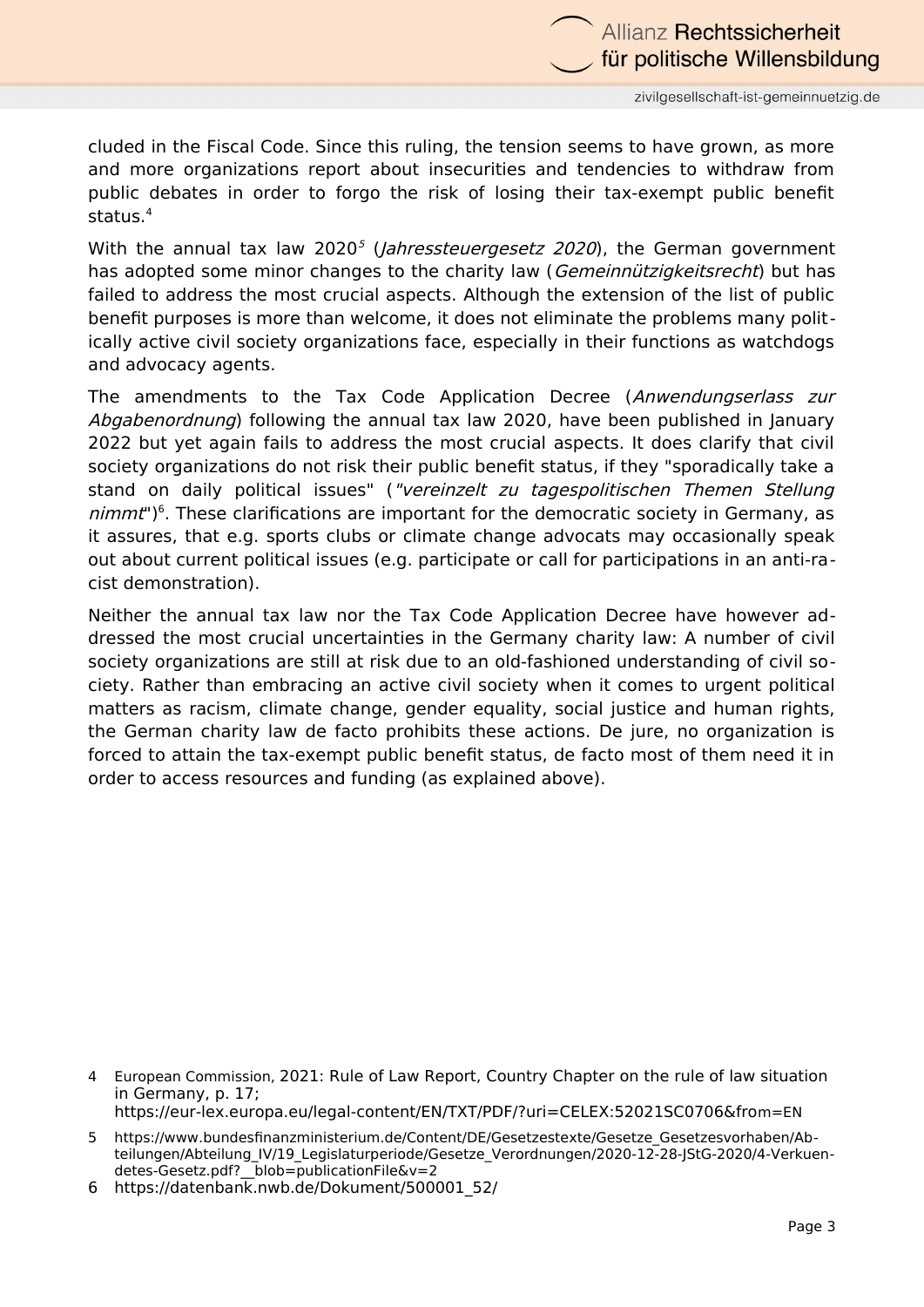#### **3 What are the main features of these measures? Please describe, in particular:**

- a) Specific areas of regulation (civil society and non-governmental organizations, funding and taxation, counter-terrorism and anti-money laundering, national security and state sovereignty, foreign interference, transparency and aid effectiveness, public health and emergencies, such as the COVID-19 pandemic).
- b) Types of obligations, prohibitions or sanctions imposed on associations and organizations, if any.
- c) Administrative provisions or practices adopted in the implementation of these regulations.
- d) Enforcement bodies, oversight mechanisms, and available safeguards.

As mentioned above the most important legislative framework for civil society organizations access to resources is the charity law (Gemeinnützigkeitsrecht). The tax-exempt public benefit status is a prerequisite both for access to local infrastructure and to public and private funding and donations. The Alliance "Legal certainty for political advocacy" has identified six problematic regulations<sup>[7](#page-3-0)</sup>, the most pressing being:

- 1. Important public benefit purposes are missing: The public benefit status is granted to organizations pursuing one or more purposes listed in the Fiscal Code (Abgabenordnung). This list entails purposes such as sports, arts and culture, environmental protection and many more but misses purposes for those organizations who are crucial for a modern democracy, being engaged in human rights and basic liberties, social justice or peace.
- 2. Clarification that influencing the policy formation does not entail a risk for the public benefit status: Whilst it is not explicitly forbidden by law, the case law of the past years has raised a high legal uncertainty about how much – if any – influence on the policy formation is allowed with a public benefit status. This is especially challenging for those organizations, whose work is aimed at change – e.g. eradicating racism or fighting climate change – or protection of human rights and basic liberties.
- <span id="page-3-0"></span>3. Democracy clause: Although the aforementioned amendments to the Tax Code Application Decree (Anwendungserlass zur Abgabenordnung) have offered some clarification on this matter, they do not provide legal certainty as the Tax Code Application Decree is not binding for (fiscal) courts. Civil society organizations may still risk the loss of their public benefit status, if challenged in court – e.g. after a call for participations in an anti-racist demonstration.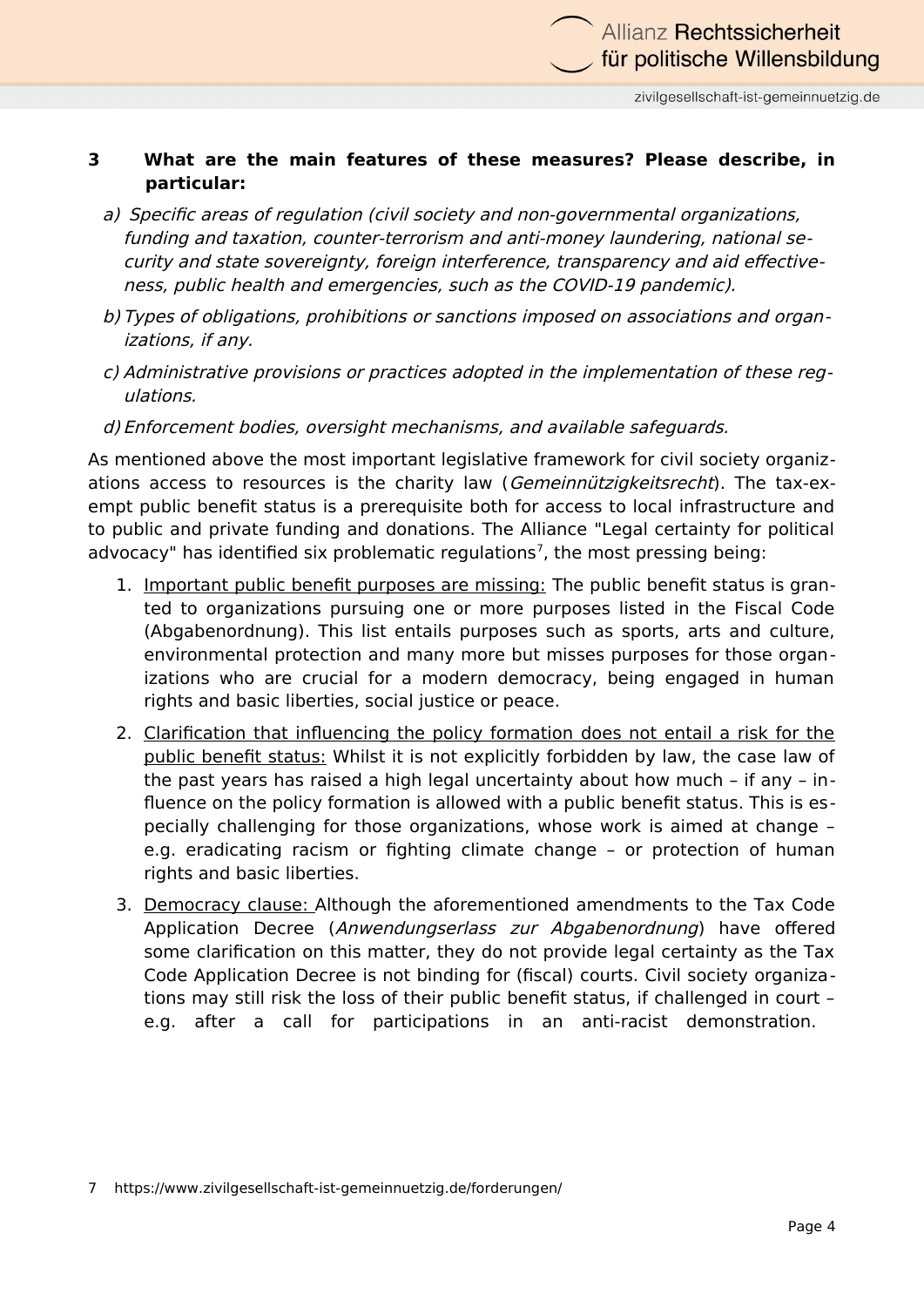- **4 How do these measures compare with international standards and recommendations?**
- **5 To what extent do these measures promote and facilitate organizations' access to resources, including foreign funding? Please provide concrete examples of good practices with respect to measures taken by States in this regard.**
- **6 What are, in your opinion, the main drivers influencing the adoption of these measures?**

The main driver fostering the uncertainties under which many civil society organizations have been working these past years has been the aforementioned ruling in the case of the public benefit status of the anti-globalisation network "Attac". It has been the most prominent case of a civil society organization losing its public benefit status but by far not the only one.<sup>[8](#page-4-0)</sup> With the uncertainties being discussed more prominently, reports about attempts of intimidation by political opponents have increased – especially from the (far) right. By our count the Alternative für Deutschland (AfD) has submitted at least fifteen parliamentary queries (both in the Bundestag and Landtage) on the legality of the public benefit status of specific civil society organizations in 2021. Albeit this number may seem small and there are usually no legal consequences to such queries, they might raise the fiscal authorities' attention and may thereby lead to legal consequences. Furthermore it is symptomatic for a concerning trend on the one hand and fostering a societal chilling effect on the other hand. Especially in the run-up to the federal elections in September 2021, many organizations – members and nonmembers of our alliance – approached us, being insecure on what actions they could take without risking their public benefit status. It is important to see, that the effects are more intense for smaller organizations, who don't have the financial and human resources to face the risk appropriately. Instead of risking their public benefit status by – for example – publicly analysing an election platform, raising demands for climate action or speaking out against anti-democratic and far-right tendencies, many organizations seem to adapt and silence themselves.

#### **7 Have these measures been challenged through litigation or applications to the courts? Are there any regulatory reform efforts on the way? If so, please specify.**

After seven years, the legal proceedings in the case of the public benefit status of attac have reached an end with a final ruling of the federal fiscal court in December 2020. In March 2021 "Attac" has lodged a constitutional complaint<sup>[9](#page-4-1)</sup>. The proceedings are still ongoing.

<span id="page-4-0"></span><sup>8</sup> For a list of examples (in German), see here: https://www.zivilgesellschaft-ist-gemeinnuetzig.de/ beispiele-fuer-gemeinnuetzigkeitsprobleme/

<span id="page-4-1"></span><sup>9</sup> https://www.attac.de/fileadmin/user\_upload/Kampagnen/Gemeinnutz/downloads/210226\_Verfassungsbeschwerde\_final\_geschwa\_\_rzt.pdf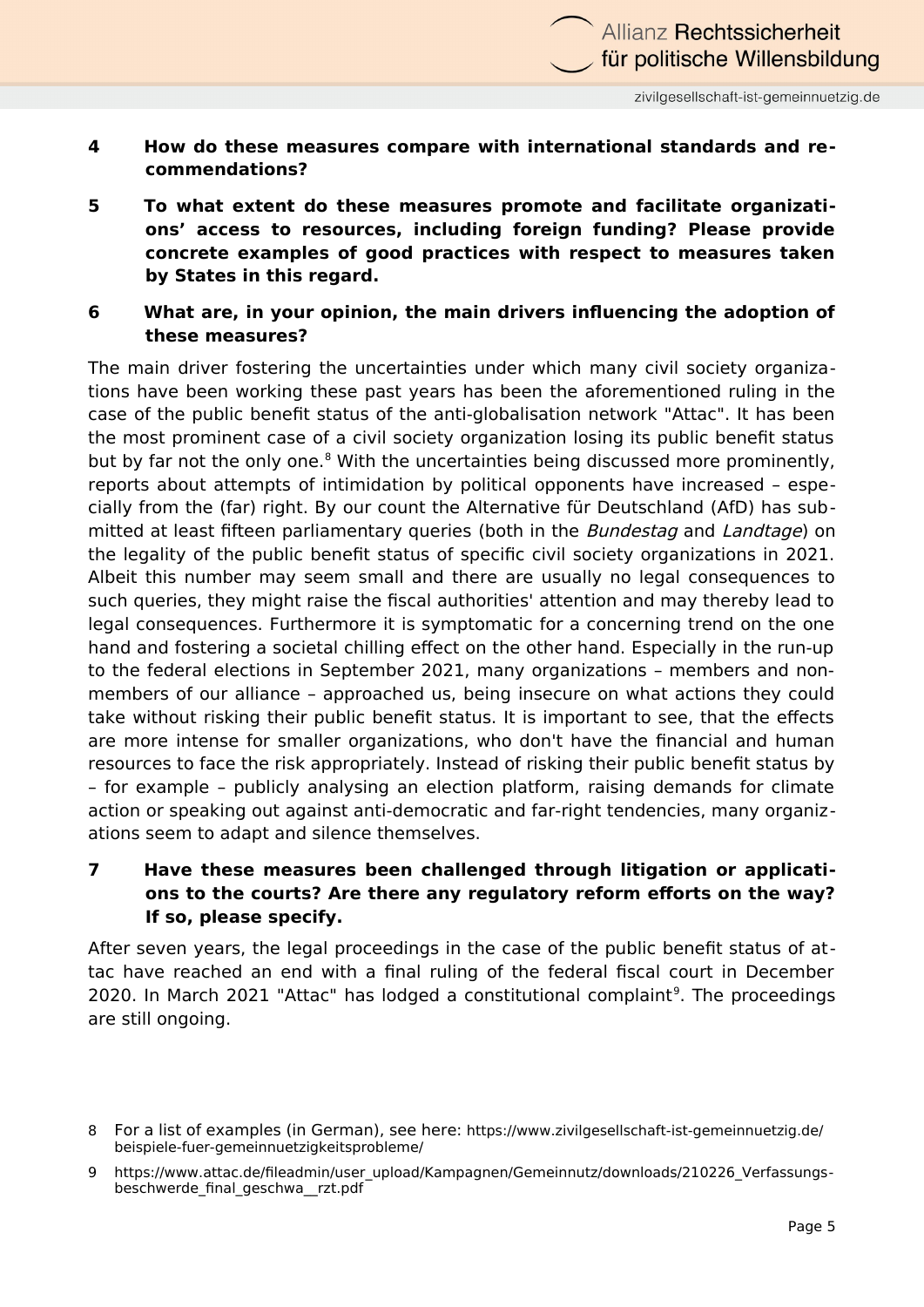

zivilgesellschaft-ist-gemeinnuetzig.de

In terms of regulatory reform efforts, there had been first reform attempts with the annual tax law 2020, which were mainly blocked by the Christian Democratic Party (CDU) and the Christian Social Union (CSU) both in the Federal Parliament (Bundestag) and the Federal Counsil (Bundesrat). After the federal election in September 2021, there has been a power shift in the Federal Parliament and the Government, which seems to have led to a shift in policies, leading to a better understanding of the importance of civil society organizations for a modern democracy. The newly elected government is planning to modernize the charity law, in order to eliminate legal uncertainties<sup>[10](#page-5-0)</sup>. We are however hesitant, as the details of such modernization are still unclear.

#### **8 How has the adoption of these laws, regulations or policies impacted civil society organizations in your country, region or globally? Please indicate concrete examples.**

As stated above, more and more organizations seem to refrain from speaking up publicly, in order to not risk their public benefit status. They seem to adapt and silence themselves and subsequently democracy is being silenced. In 2021 our member organization, the Gesellschaft für Freiheitsrechte has published a study in cooperation with Open Society Foundations, that shows that more and more organizations in Germany are avoiding to publicly take a political stance, due to legal uncertainties in the charity law.[11](#page-5-1)

#### **9 What types of civil society organizations have been most impacted or targeted by these measures in your country, region or globally? Please indicate concrete examples.**

The legal uncertainties have the highest impact on those organizations, who are acting as watchdogs or advocacy agents. As stated before there are a number of risks for them – from a missing public benefit purpose to uncertainties with regards to the scope of admissible influence on policy formation. Those organizations deemed politically uneasy or unwanted have been most impacted, as the public calls by political opponents to revoke or deny those civil society organizations public benefit status have increased rendering these organizations at least at a high risk.

<span id="page-5-0"></span><sup>10</sup> See: https://www.spd.de/fileadmin/Dokumente/Koalitionsvertrag/Koalitionsvertrag\_2021-2025.pdf, p. 117

<span id="page-5-1"></span><sup>11</sup> https://freiheitsrechte.org/home/wp-content/uploads/2021/07/shrinking-spaces-in-germany-shrinkingspaces-in-europe.pdf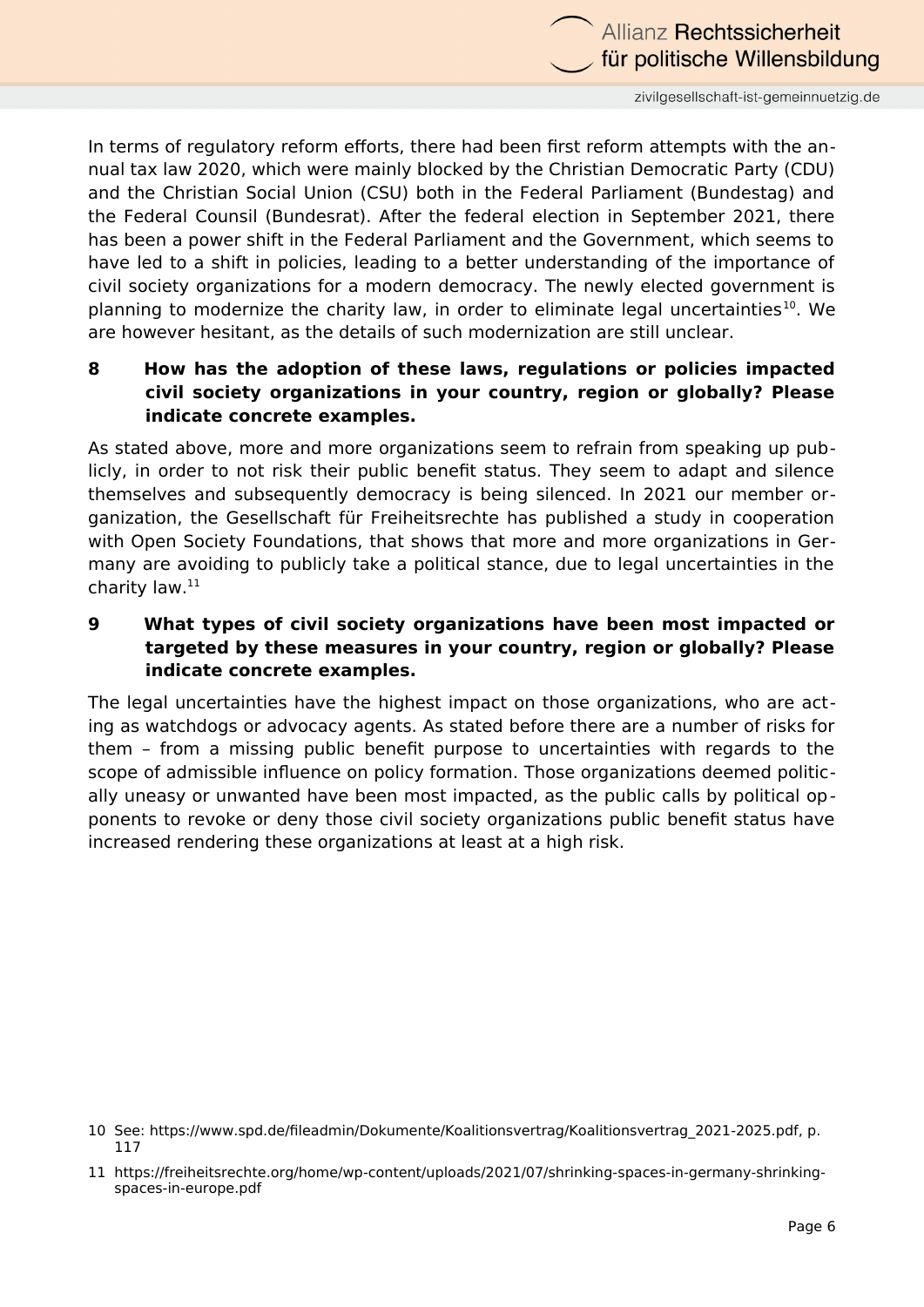**10 To what extent has the COVID-19 pandemic affected civil society organizations' ability to access to resources in your country, region or globally? Have States in your country, region or globally adopted policies, good practices, and innovative approaches to ease and facilitate access to resources by civil society organizations during the health crisis? If so, please describe.**

#### **11 What are recent examples of good practice and standards in CSO-led self-regulation, and transparency and accountability mechanisms in your country or region?**

The Initiative Transparente Zivilgesellschaft  $(ITZ)^{12}$  $(ITZ)^{12}$  $(ITZ)^{12}$  was founded in 2010 by a number of civil society stakeholders. In 2020 the initiative reacted to the growing uncertainties for public benefit civil society organizations, opening up to civil society organizations who are (no longer) under the public benefit status. Today more than 1500 civil society organizations have committed to this transparency standard.

## **II. Donor practices**

**1 What are the impacts of donor requirements (positive and negative) in the ability of civil society organizations to access resources in your country, region or globally? Please specify types of donors in your answer (i.e., private philanthropy, development agencies, financial institutions).**

Some philanthropic foundations have reported challenges in their allocation practices. Operating under the public benefit status themselves, they are only permitted to fund other public benefit status organizations. If an organizations public benefit status is at risk, some foundations may refrain from funding said organization in order to not risk their own public benefit status. Inherently, if an organizations decides to forgo the public benefit status, it is at high risk to lose any access to private funding.

<span id="page-6-0"></span>**2 Have donors in your country, region or globally adopted policies, good practices, and innovative approaches to ease and facilitate access to resources by civil society organizations during the COVID-19 pandemic? If so, please describe.**